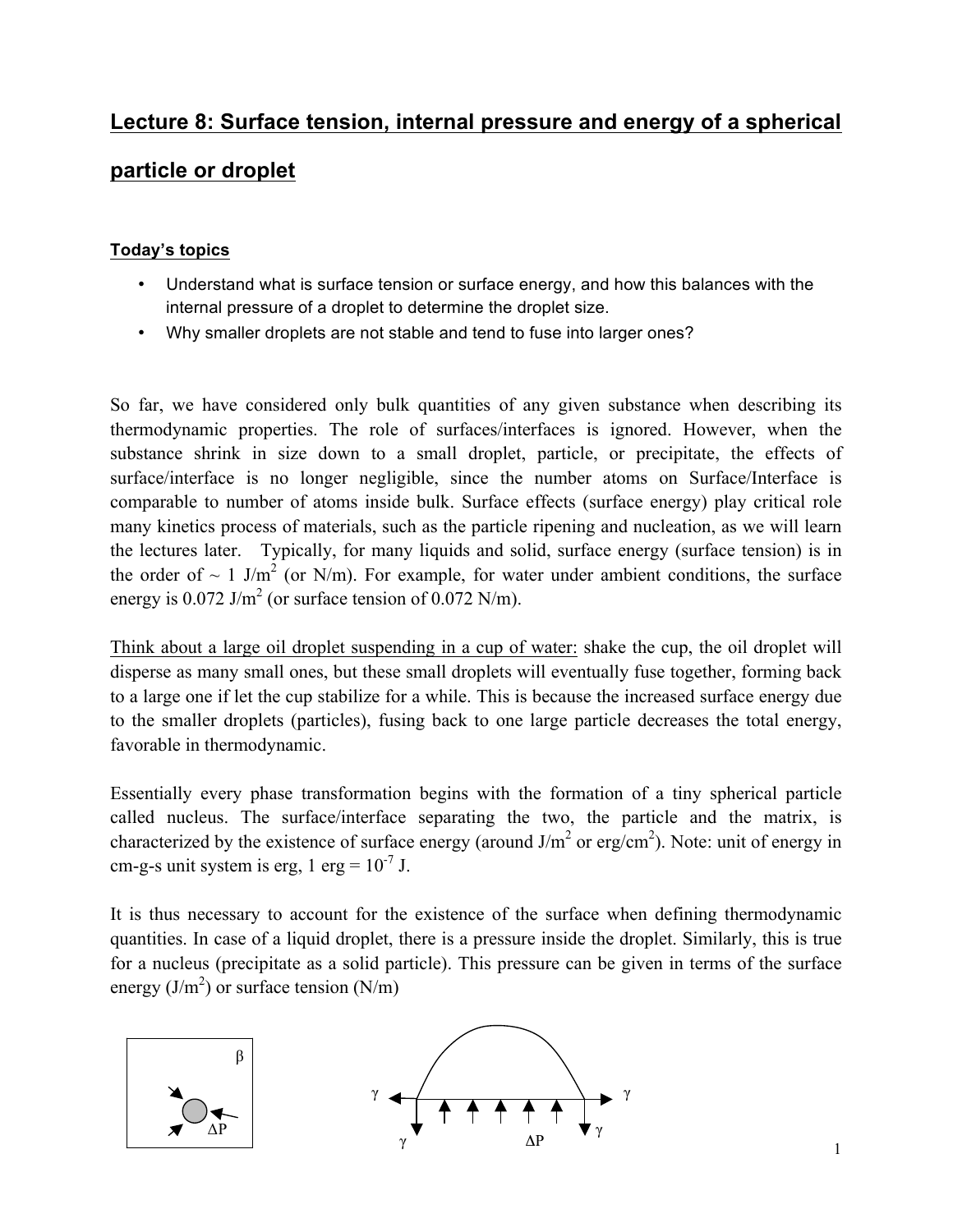Consider a free-body diagram for a half-sphere of a particle (or soap bubble) as shown above: radius is r, and circumference (at equator) is 2п r.

 $\Delta P$  is the internal pressure relative to the outside pressure. γ is surface energy.

Surface tension force acts parallel to the particle's (bubble's) surface, and is distributed around the perimeter of the cross section, as shown by the downward arrows in the diagram above, which can be calculated as surface tension timing the perimeter,  $\gamma$  2π r. The internal pressure of the particle (bubble) causes upward force, acting on the cross section area, and can be calculated as  $\Delta P \pi r^2$ . These two forces are in balance.

Then, We have:  $\Delta P \pi r^2 = \gamma \pi r \times 2$ So,  $\Delta P = 2\gamma/r$  (1)

--- this is the simplified form of the *Young–Laplace equation.*

In physics, the Young–Laplace equation describes the equilibrium pressure difference sustained across the interface between two static fluids, such as water and air, due to the phenomenon of surface tension.

From eq. (1), the smaller the size (radius), the higher the internal pressure.

For example: This table shows how the internal pressure of a water droplet increases with decreasing radius. For not very small drops the effect is subtle, but the pressure difference becomes enormous when the drop sizes approach the molecular size. Data obtained under standard conditions of temperature and pressure: 100 kPa (1 bar) and 273.15 K (0  $^{\circ}$ C).

| $\Delta P$ for water drops of different radii |        |          |       |                 |
|-----------------------------------------------|--------|----------|-------|-----------------|
| Droplet radius                                | l mm   | $0.1$ mm | l µm  | $10 \text{ nm}$ |
| $\Delta P$ (atm)                              | 0.0014 | 0.0144   | 1.436 | 143.6           |

Note: the smaller droplets are not stable due to the higher pressure, thus tend to fuse into larger ones, as we can see as the morning dews, which are formed from the smaller ones.

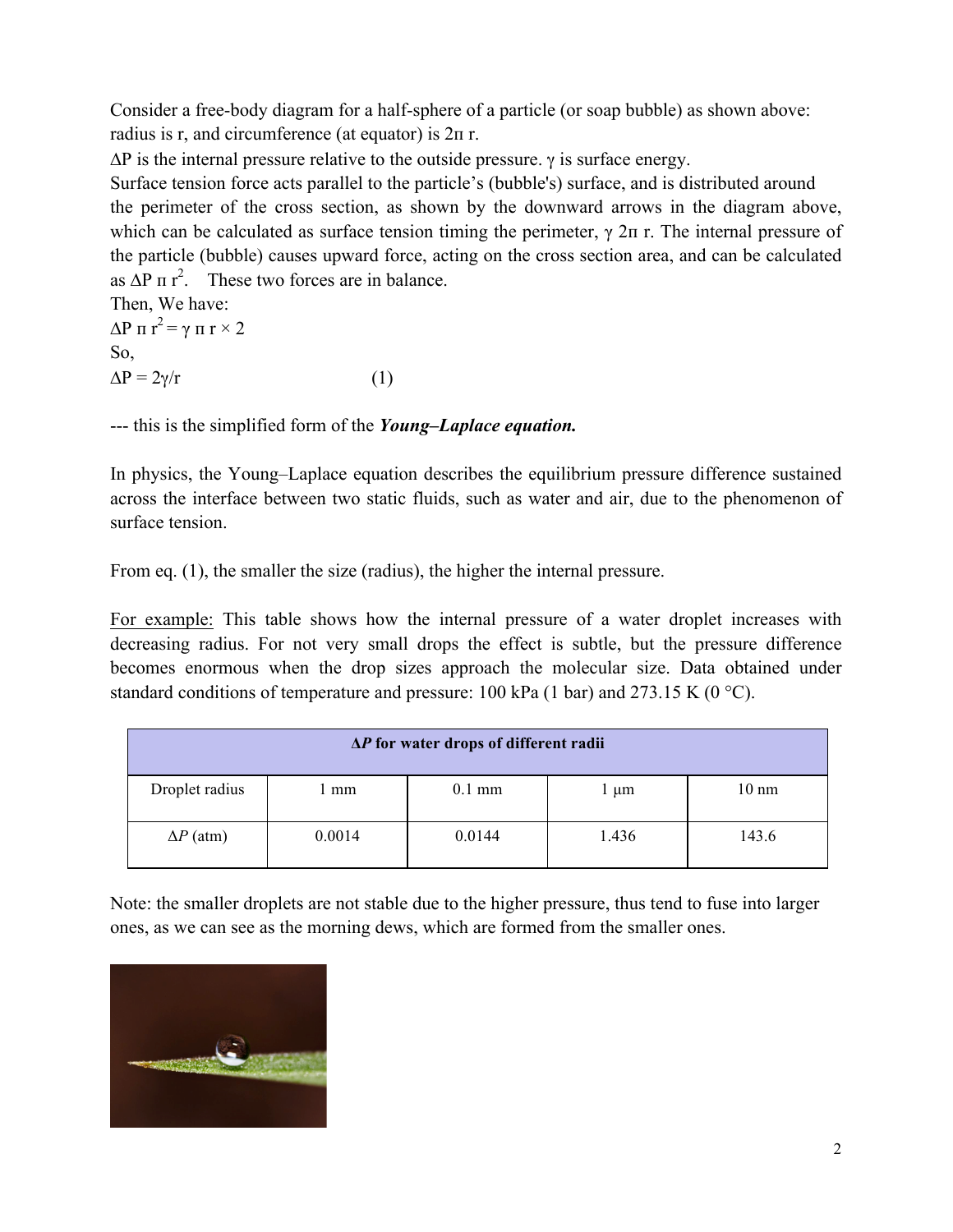At constant T  $M dP$   $V_A$ <sup>M</sup> = molar volume of the substance

*Note:* molar volume is the volume occupied by one mole of a substance (element, or compound) at a given temperature and pressure.

Since the matter inside is under pressure, its chemical potential is higher than that under a flat surface (for which the radius is infinite).

$$
G_{A} = G_{A} (P) - G_{A}^{0} (P_{0}) = G_{A} (r) - G_{A}^{0} (\infty)
$$
  
= 
$$
\int_{P_{0}}^{P} V_{A}^{M} dP = V_{A}^{M} (P - P_{0})
$$
  
= 
$$
V_{A}^{M} \Delta P
$$

Where  $P_0$  = ambient pressure outside sphere, or the pressure corresponding to infinite radius

substituting with Eq. (1), we have

$$
G_A(r) - G_A^0(\infty) = \frac{2\gamma V_A^M}{r}
$$
 (2)

this equation can be written in the format of chemical potential

$$
\mu_{A} (r) - \mu_{A}^{0} (\infty) = \frac{2 \gamma V_{A}^{M}}{r}
$$
 (3)

In solution containing more than one species, above equation can be re-written as

$$
\mu_i(r) = \mu_i(\infty) + \frac{2\gamma\bar{V}_i}{r}
$$

where  $\overline{V}_i$  is the molar volume of i,  $\mu_i(\infty)$  is the chemical potential under a flat surface.

*So, chemical potential is bigger in smaller particle, as*  $\overline{V}_i$  *is always*  $> 0$ 

For precipitate β in matrix of α as shown below